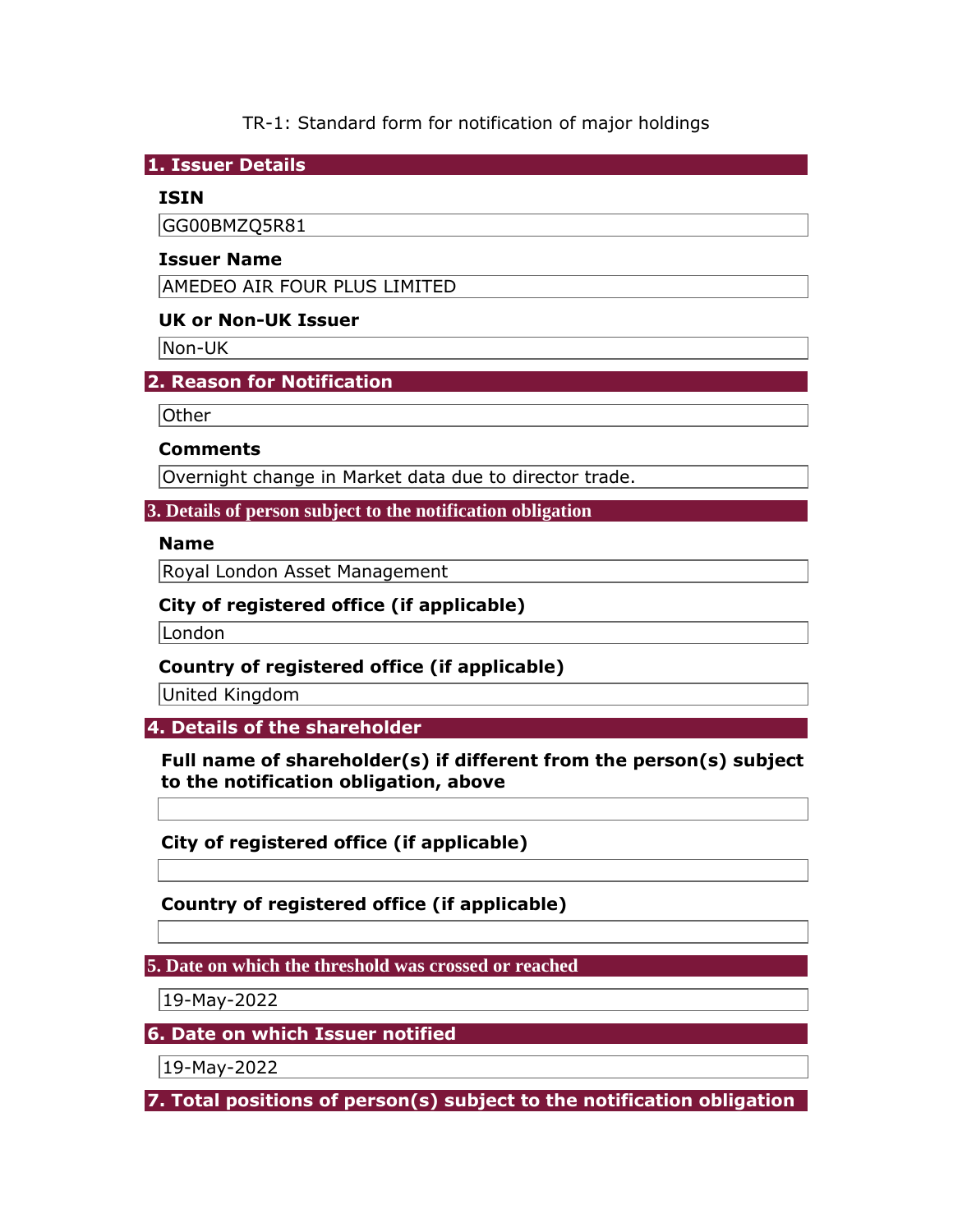|                                                                                          | % of voting<br>rights attached<br>to shares (total<br>of $8.A$ ) | % of voting rights<br>through financial<br>instruments (total<br>of $8.B 1 + 8.B 2)$ | <b>Total of both</b><br>in % $(8.A +$<br>8.B) | <b>Total number of</b><br>voting rights<br>held in issuer |
|------------------------------------------------------------------------------------------|------------------------------------------------------------------|--------------------------------------------------------------------------------------|-----------------------------------------------|-----------------------------------------------------------|
| Resulting<br>situation on the<br>date on which<br>threshold was<br>crossed or<br>reached | 8.847500                                                         | 0.000000                                                                             | 8.847500                                      | 30728349                                                  |
| Position of<br>previous<br>notification (if<br>applicable)                               | N/A                                                              | N/A                                                                                  | N/A                                           | N/A                                                       |

#### **8. Notified details of the resulting situation on the date on which the threshold was crossed or reached**

#### **8A. Voting rights attached to shares**

| <b>Class/Type of</b><br>shares ISIN code (if voting rights<br>possible) | Number of direct<br>(DTR5.1) | Number of<br>indirect voting<br>rights (DTR5.2.1) | % of direct voting<br>rights (DTR5.1) | $\sqrt{9}$ of indirect<br>voting rights<br>(DTR5.2.1) |
|-------------------------------------------------------------------------|------------------------------|---------------------------------------------------|---------------------------------------|-------------------------------------------------------|
| GG00BMZQ5R81                                                            | 30728349                     |                                                   | 8.847500                              |                                                       |
| Sub Total 8.A                                                           | 30728349                     |                                                   | 8.847500%                             |                                                       |

## **8B1. Financial Instruments according to (DTR5.3.1R.(1) (a))**

| <b>Type of financial</b><br>instrument | date | <b>Expiration Exercise/conversion</b><br>period | Number of voting rights that may<br>be acquired if the instrument is<br>exercised/converted | $\%$ of<br><u> votina</u><br>rights |
|----------------------------------------|------|-------------------------------------------------|---------------------------------------------------------------------------------------------|-------------------------------------|
| Sub Total 8.B1                         |      |                                                 |                                                                                             |                                     |

#### **8B2. Financial Instruments with similar economic effect according to (DTR5.3.1R.(1) (b))**

| <b>Type of</b><br>financial<br>instrument | <b>Expiration</b><br>date | Exercise/conversion<br>period | <b>Physical or cash</b><br>settlement | Number of<br>voting rights | $\mathcal V$ of voting<br><b>rights</b> |
|-------------------------------------------|---------------------------|-------------------------------|---------------------------------------|----------------------------|-----------------------------------------|
| Sub Total 8.B2                            |                           |                               |                                       |                            |                                         |

#### **9. Information in relation to the person subject to the notification obligation**

2. Full chain of controlled undertakings through which the voting rights and/or the financial instruments are effectively held starting with the ultimate controlling natural person or legal entities (please add additional rows as necessary)

| <b>Ultimate</b><br>controlling person | Name of<br>controlled<br>undertaking | $\%$ of voting rights if % of voting rights<br>lit equals or is | through financial | Total of both if it<br>equals or is higher |
|---------------------------------------|--------------------------------------|-----------------------------------------------------------------|-------------------|--------------------------------------------|
|                                       |                                      | higher than the                                                 | instruments if it | than the notifiable                        |
|                                       |                                      | notifiable threshold equals or is higher                        |                   | <b>threshold</b>                           |